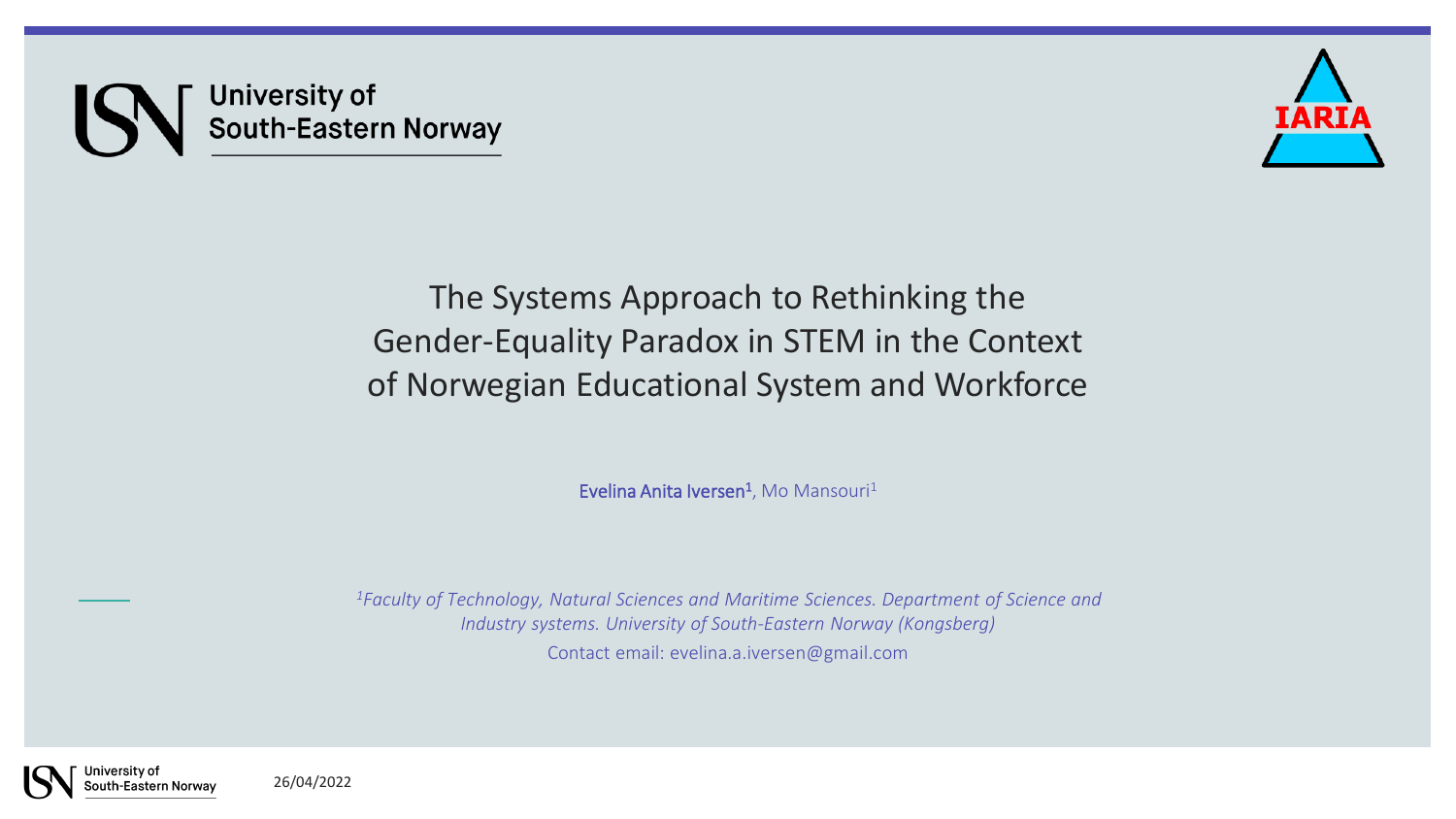## **Evelina Anita Iversen**

Evelina Anita Iversen received a bachelor's degree in mechanical engineering from the University of South-Eastern Norway in 2020. She is a part-time industry-based master's student majoring in systems engineering at the University of South-Eastern Norway (Kongsberg).

She is currently working at Brudeli Green Mobility (Norway, Hokksund) as a design engineer. The company's goal is to bring electrified transmission solutions to the market and thereby significantly reduce the time needed to get the transportation industry into compliance with the sustainable development goals set forth by the United Nations.

Her research interests lie in system mapping and systemic issue identification, particularly for sustainable transport solutions and significant socio-economic problems.

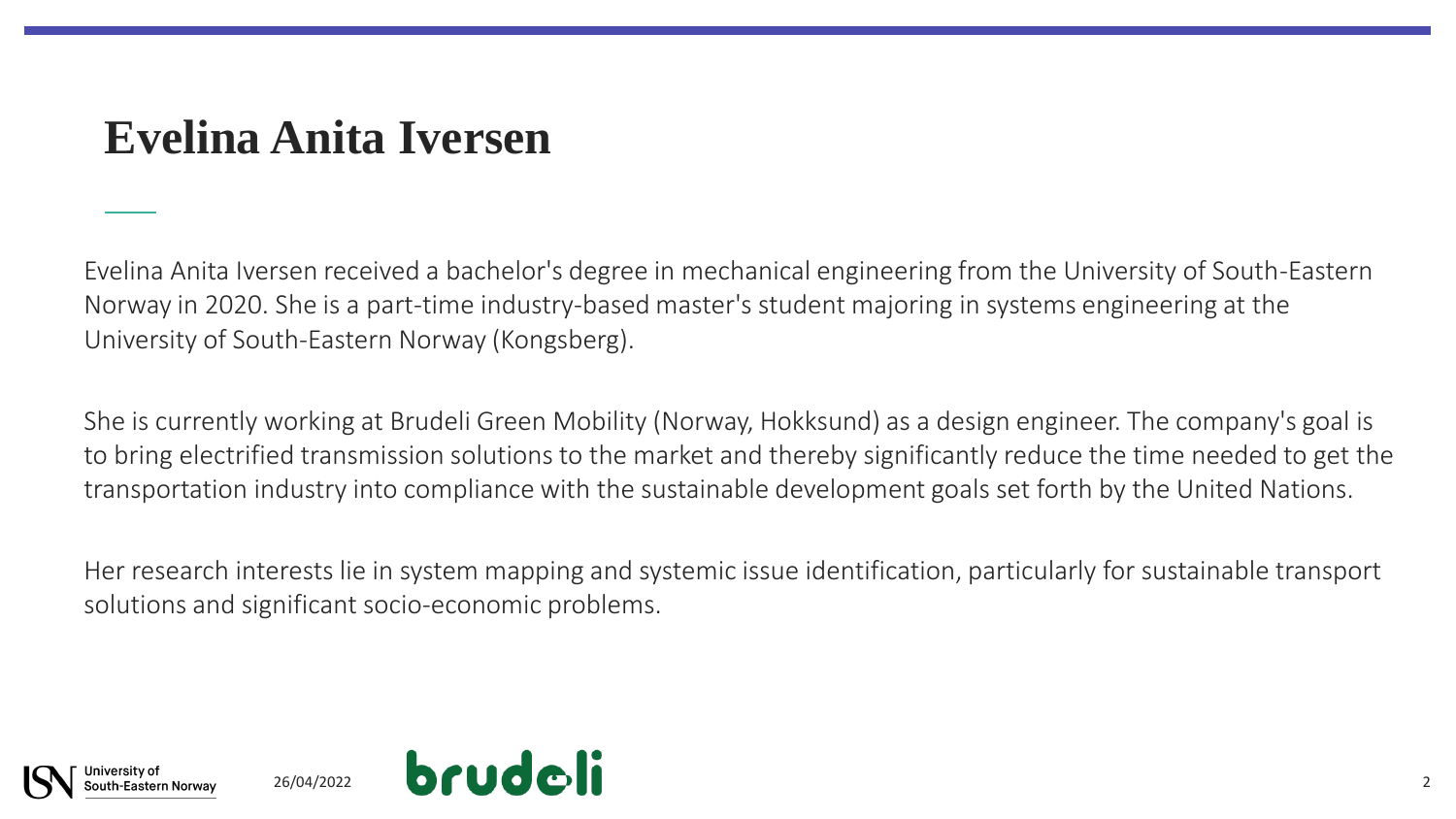#### **Introduction**

- Understanding of gender parity issues in STEM might lay in a systemic analysis of underlying mechanisms contributing to women's career choices.
- It is believed that reasoning might be both socio-economic and evolutionary in nature.
- Complex dynamic multidisciplinary problems require a collaborative approach, hence the need for a flexible tool, that can be understood and used by many.



Scatterplots showing the relationships between gender equality and sex differences [9]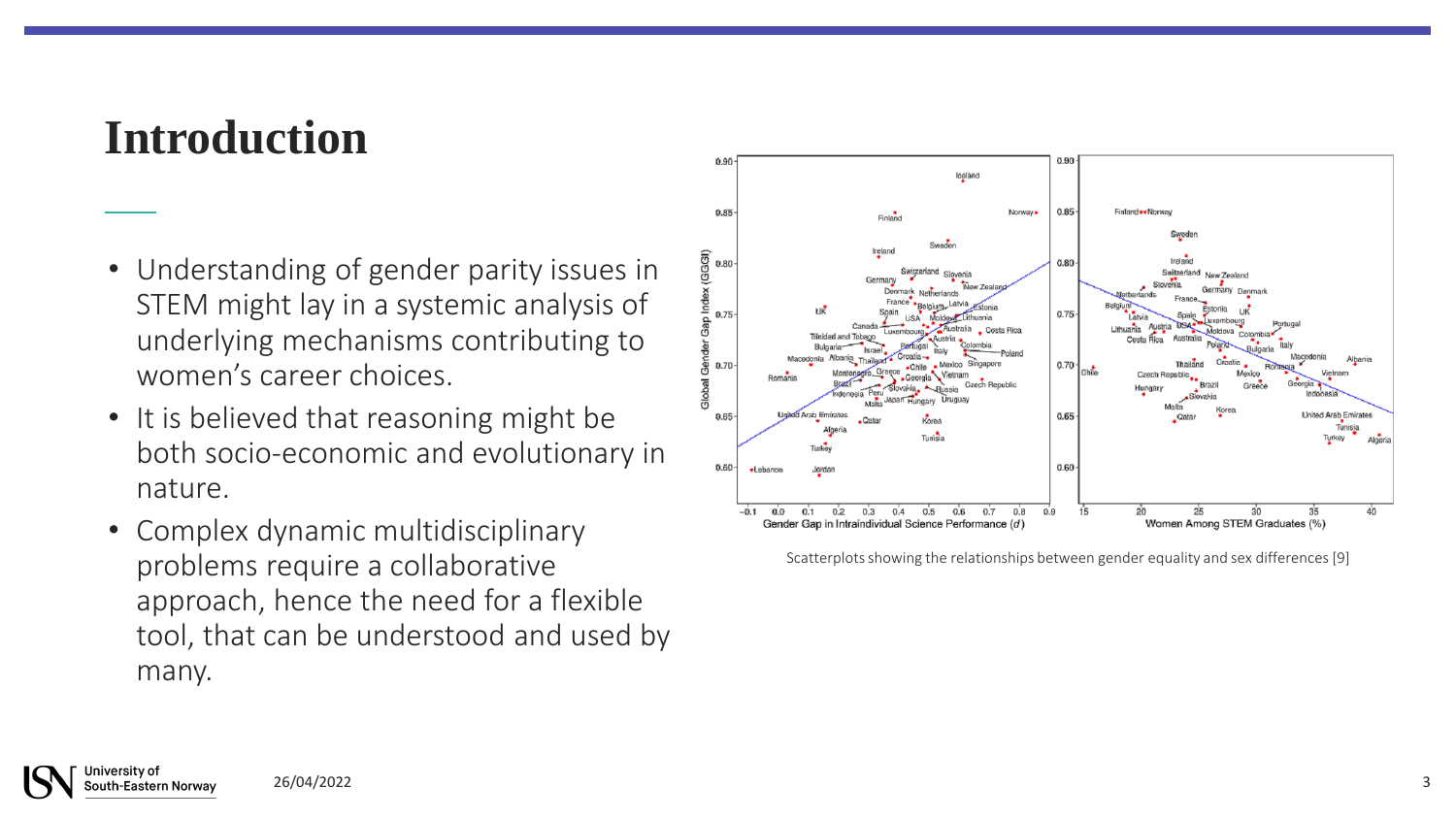## **Aims and contributions**

The goal of this paper is to show that it is possible to assess and organize the dynamic behaviour of the agents influencing the mechanics of women's career choices using the systems thinking approach.

The paper also suggests that relatable female representation can increase gender parity in STEM.

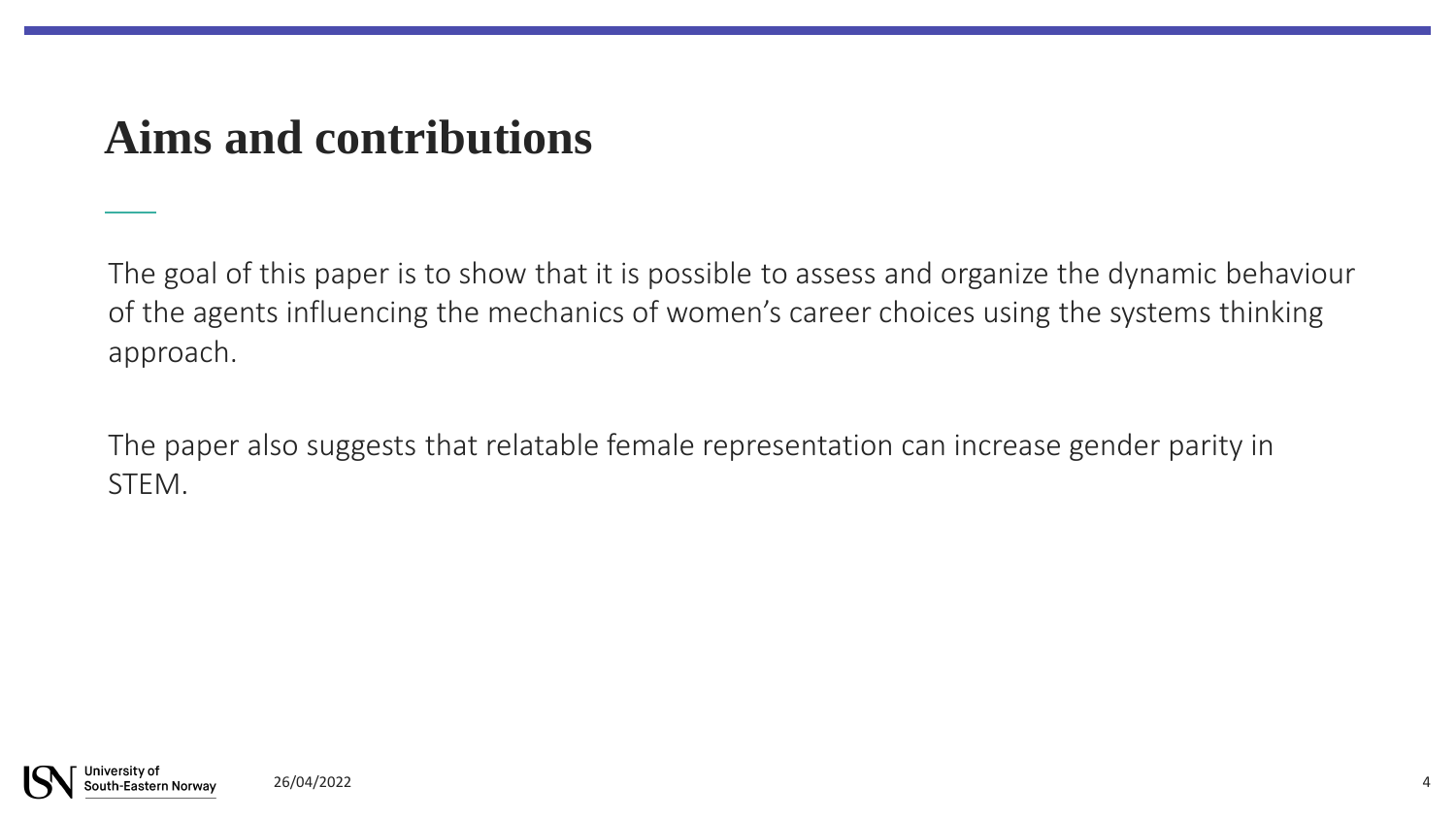## **Causal Loop Diagram - mapping of dynamic systems**

- Multistakeholder system requires contextual assessment.
- Understand the issue and its agents with systems thinking approach.
- Mapping influence: reinforcement and balancing.
- Casual Loop Diagram is not a deliverable but a process.

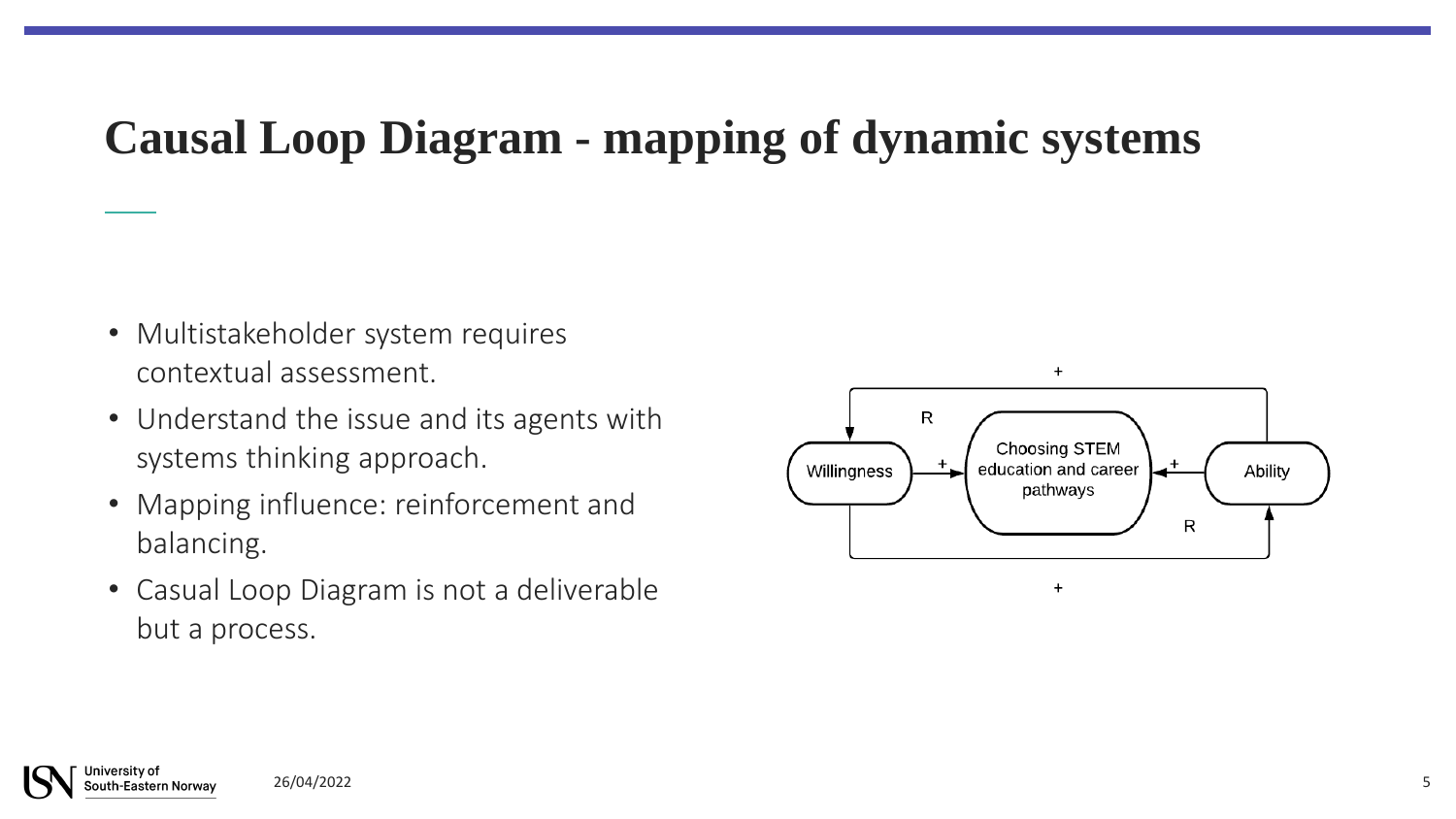## **Context and agents' definition**

- College enrollment
- Norwegian STEM-related higher education
- Students living in Norway
	- Multicultural background
- Parental influence
	- Immigrant background
- Peer influence
- Gender bias
- Governmental support
- Andersen, Ida Marie. *"Diversity in the Academy - Higher education in the face of a complex reality. Oslo: Oslo and Akershus University College" (2014).*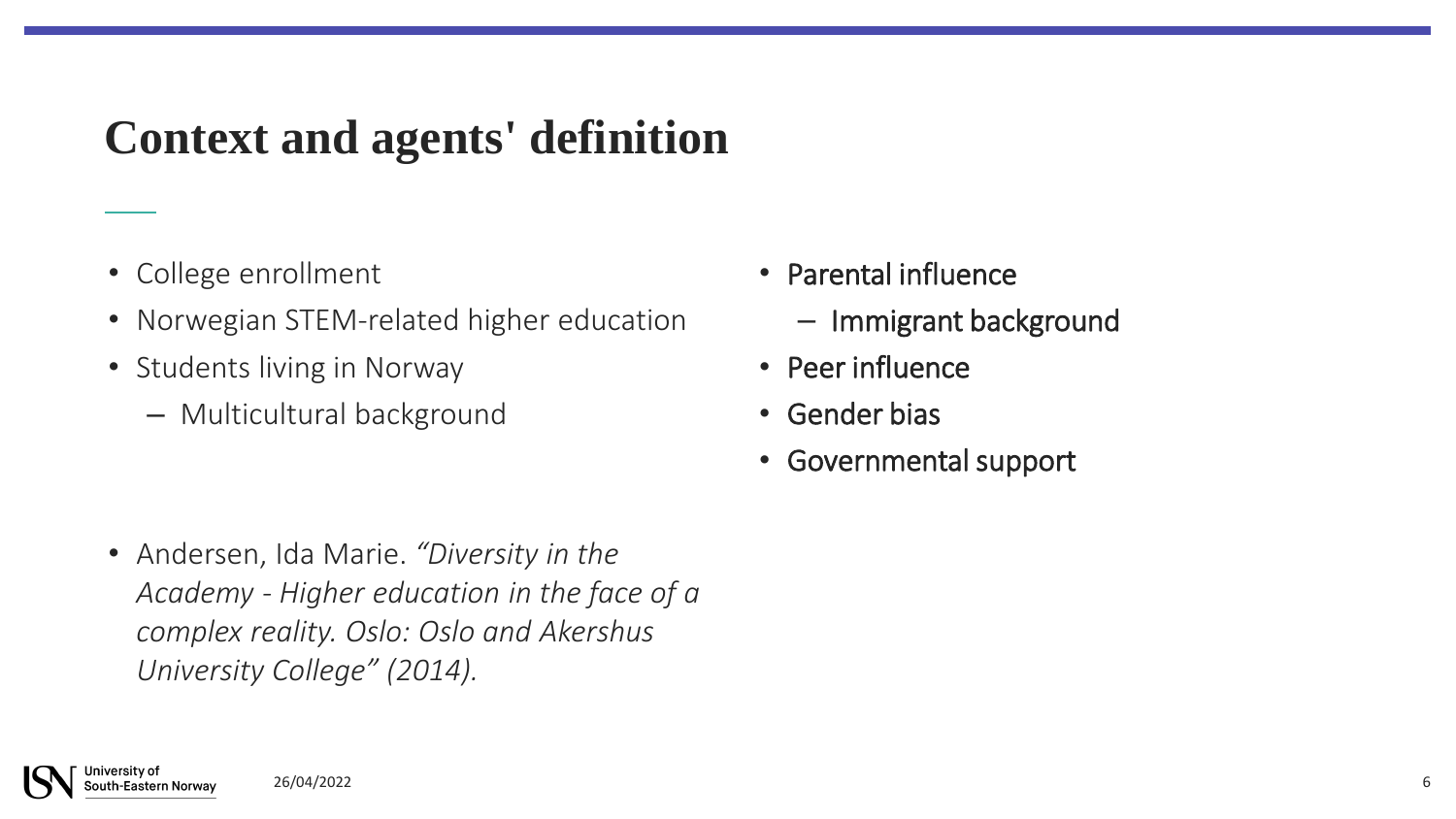## **Parental influence**

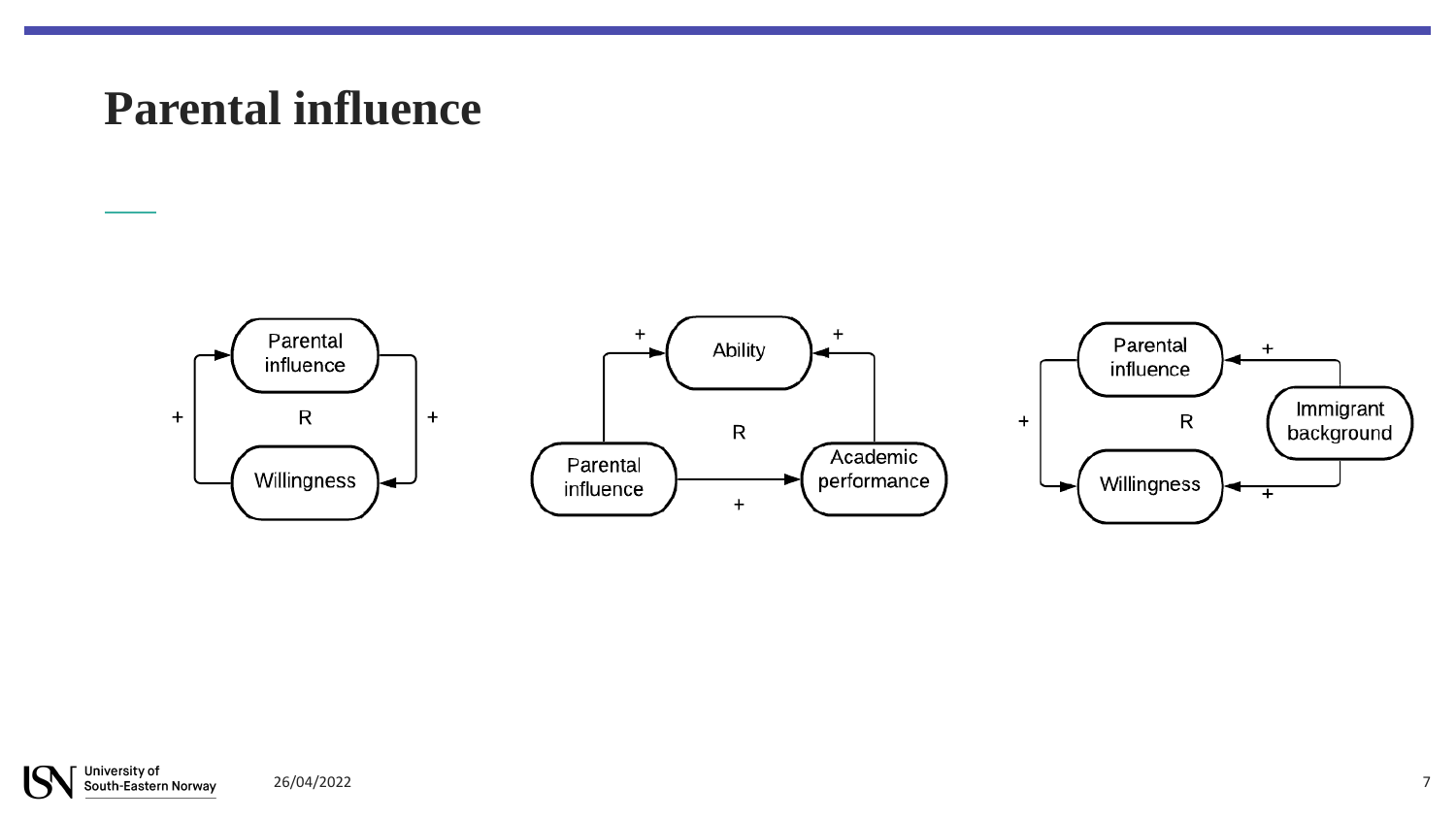#### **Peer influence**



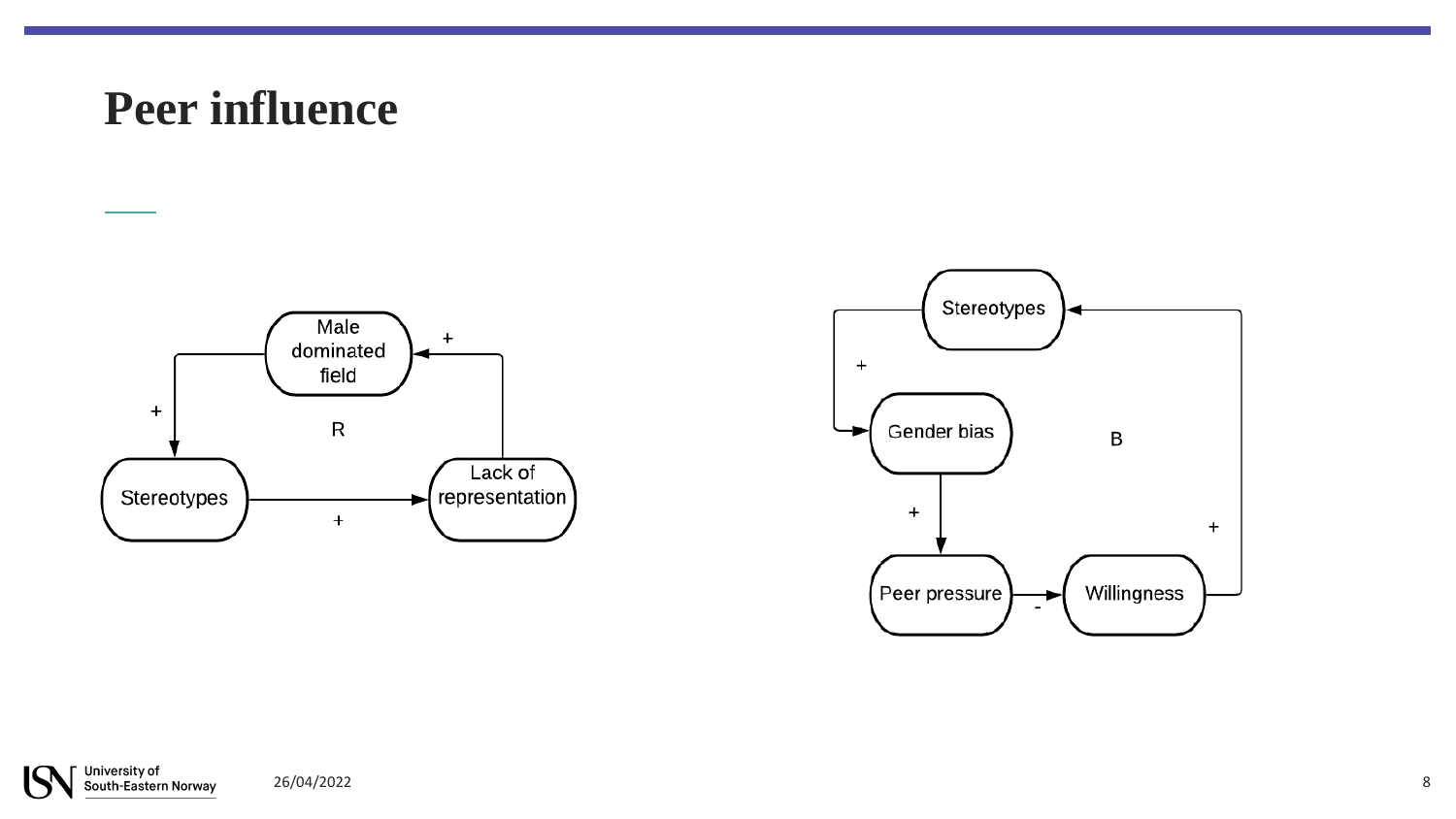#### **Gender bias**



University of<br>South-Eastern Norway 26/04/2022 9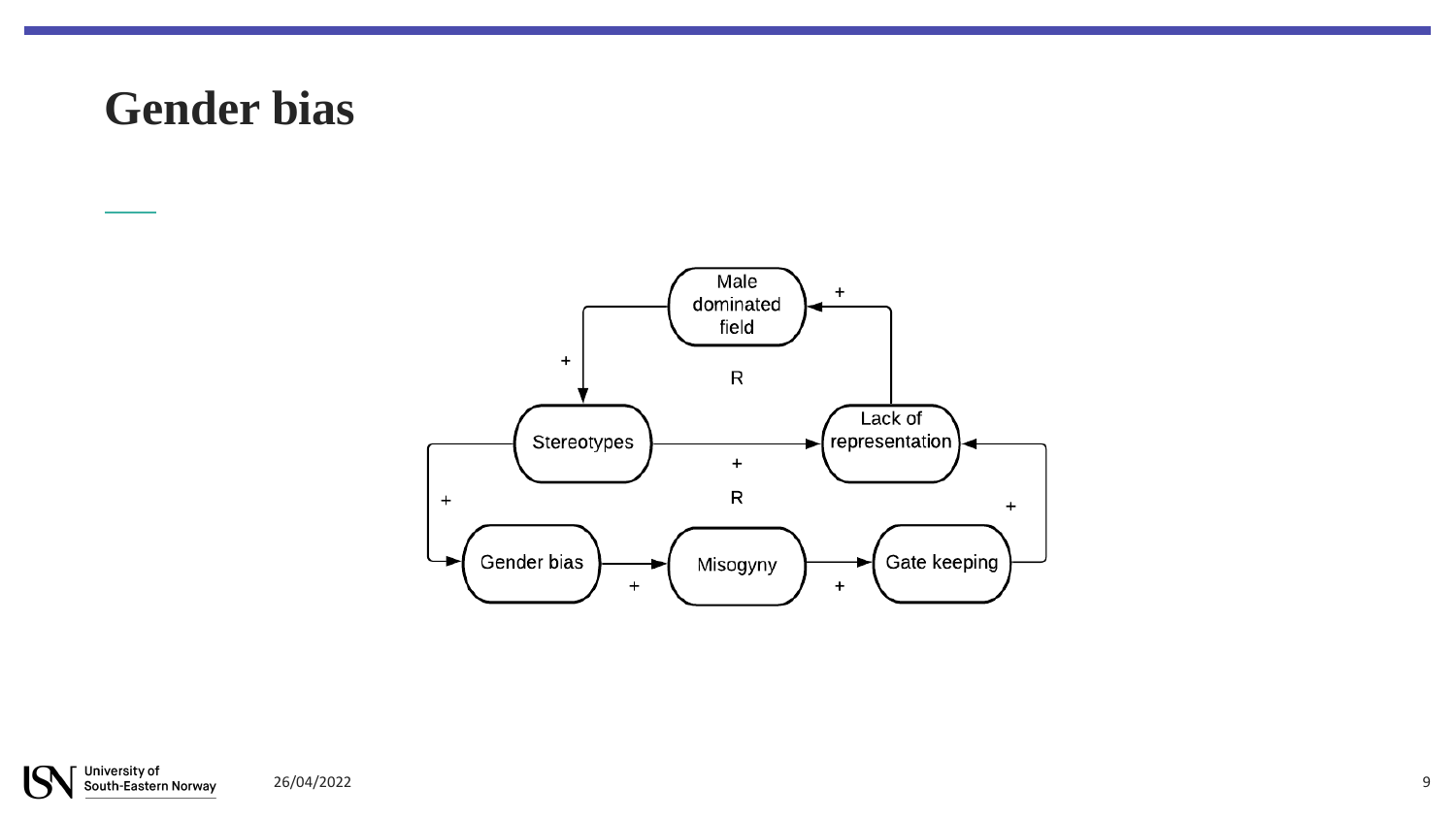## **Loops' superposition**



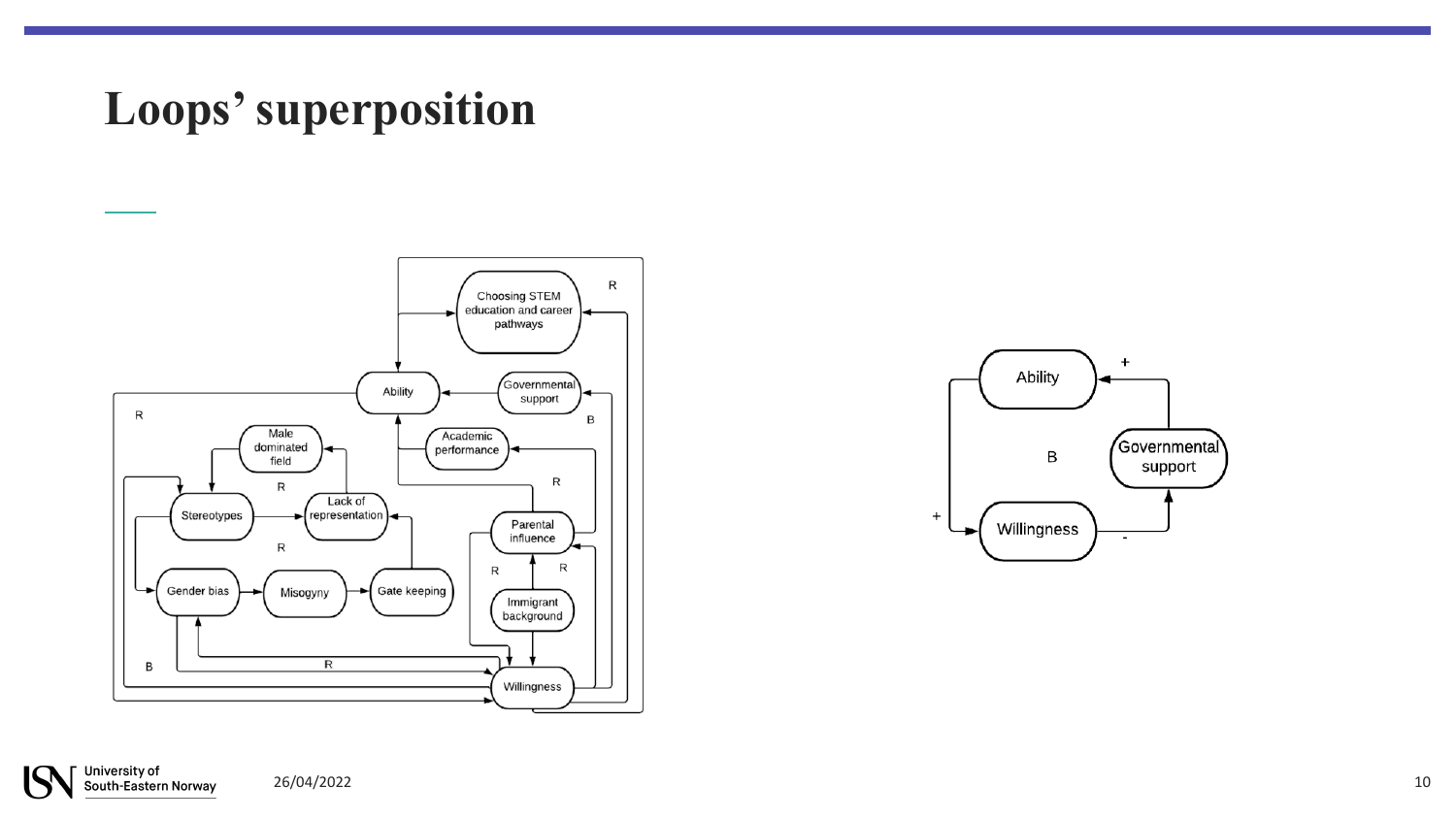## **Conclusion and future work**

- Engineering mindset is applicable for solving systemic issues in the multistakeholder domain. This method can become a middle ground for communication between neuroscientists, economists, policymakers, and engineers.
	- The paper suggests that relatable female representation can increase gender parity in STEM
	- The willingness factor might cast sight on other systemic issues challenging role-based society.
- Stepping out of the reduced models of this paper and widening the diagram scope.